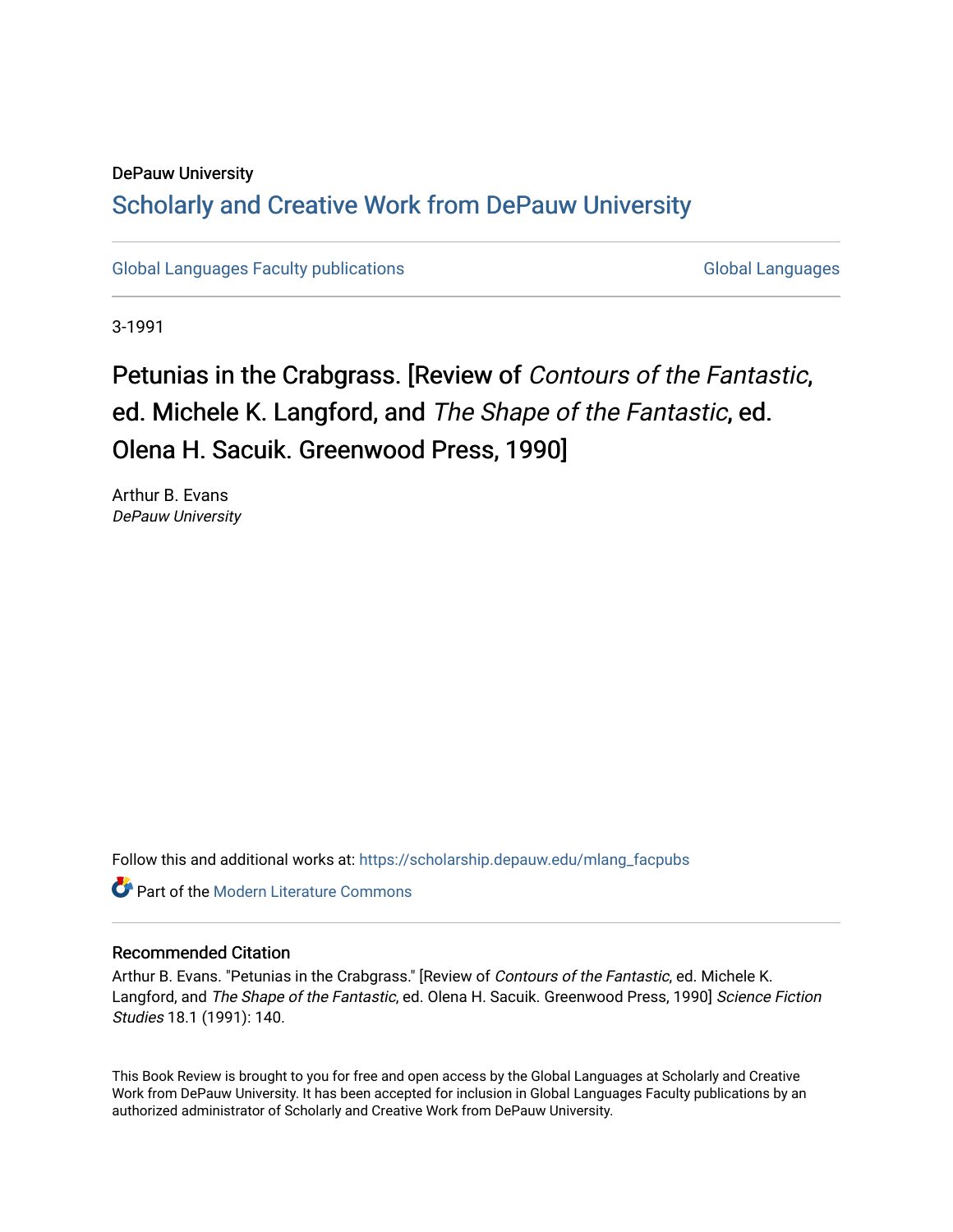# **Science Fiction Studies**

*#53 = Volume 18, Part 1 = March 1991*

#### **Petunias In the Crabgrass**

**Olena H. Saciuk, ed.** *The Shape of the Fantastic. Selected Essays, from the Seventh International Conference on the Fantastic in the Arts***.Contributions to the Study of Science Fiction and Fantasy #39. Westport, CT: Greenwood Press, 1990. xiv+270. \$42.95. Michele K. Langford, ed.** *Contours of the Fantastic: Selected Essays from the Eighth Conference on the Fantastic in the Arts***. Same series #41. Same publisher, 1990. xiii+232. \$45.00.**

**Much of what Donald M. Hassler had to say about the fifth and sixth books of this on-going series (***SFS* **#46, 15:381-3) remains highly pertinent for these, the seventh and eighth publications of selected essays from the annual Conference on the Fantastic in the Arts (held in 1986 and 1987 respectively). Heterogeneous and eclectic by nature, these collections contain a vast array of essays on fantasy, horror, SF, critical theory, and film from a variety of countries and reflect a multitude of critical perspectives and methodologies. The generic and thematic scope of the yearly conference itself seems to be purposely all-inclusive (as the title of each book suggests), and it is difficult to find a common denominator among the many papers chosen for publication. Such lack of focus is regrettable. But be that as it may, a limited number of them might be of some interest to SF scholars and therefore warrant being singled out from the others for special attention. For example, in the first volume (and in chronological order): Jill Milling's "The Ambiguous Animal: Evolution of the Beast-Man in Scientific Creation Myths" (103-16), Carl Schaffer's "Exegeses on** *Stand on Zanzibar***'s Digressions into Genesis" (193-99), Brian Aldiss's "What Should an SF Novel Be About?" (221-34), Leo Daughertys "The Response of Wonder: Science Fiction and Literary Theory"(235-48), and Brooks Landon's "The Insistence of Fantasy in Contemporary Science Fiction Film" (249-56). In the**